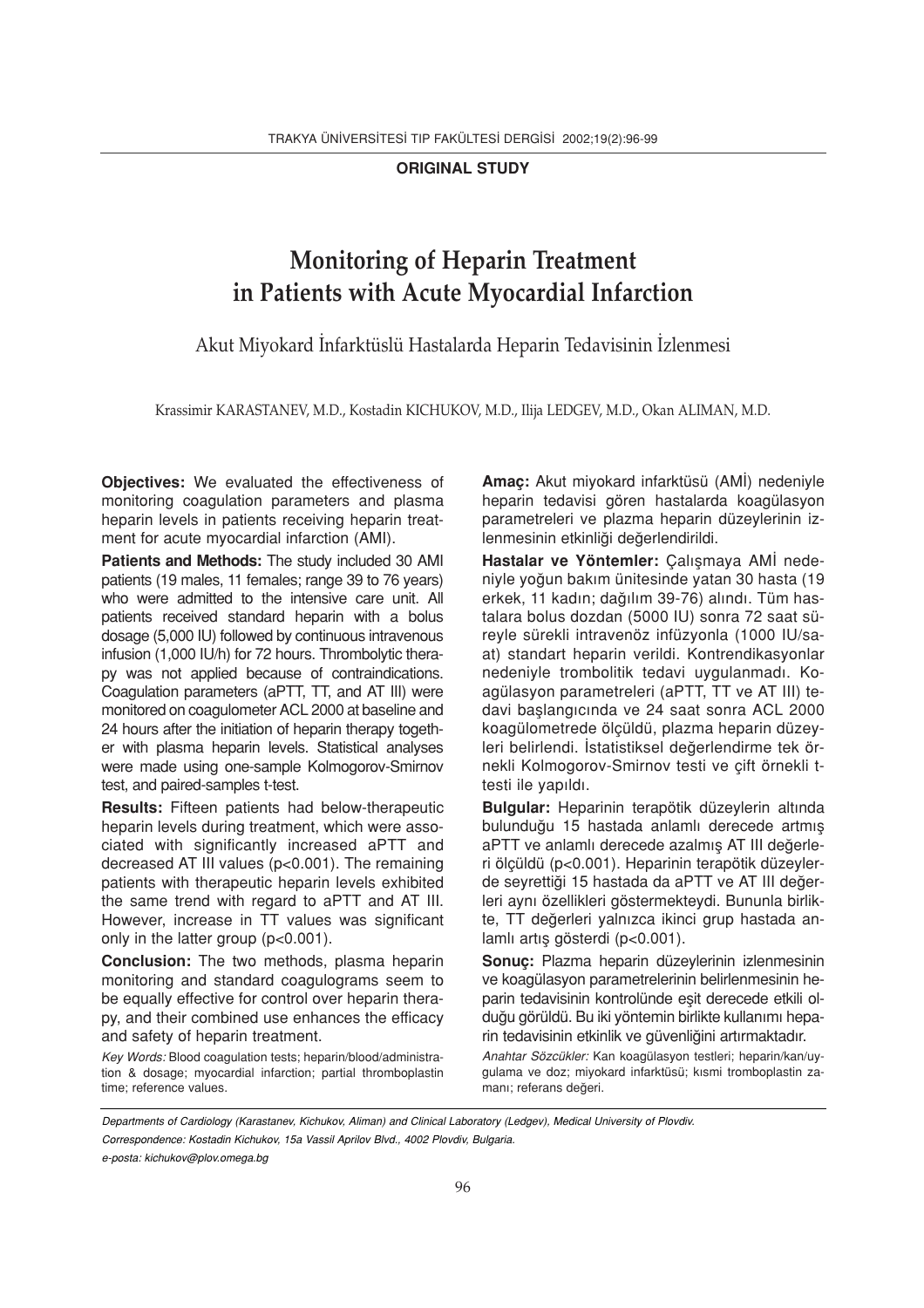The current treatment of acute myocardial infarction (AMI) has the aim of eliminating the obstruction in the infarction-related coronary artery. In the therapeutic scheme for patients with AMI, who do not receive thrombolytic drugs, heparin administration is considered to prevent coronary re-thrombosis in cases of spontaneous thrombolysis and after coronary angioplasty, as well as in prophylaxis of thromboembolic events in the acute phase.

Most commonly, the standard heparin is applied as a 5,000 IU bolus followed by continuous intravenous infusion of 1,000 IU/hour for a period of three to five days. However, monitoring of plasma heparin levels is essential both to prevent the occurrence of side effects (hemorrhage, thrombocytopenia, etc.) and to decide whether more heparin is needed due to depletion of antithrombin-III (AT-III)-heparin. In the usual clinical practice, the efficiency of heparin treatment is monitored via standard coagulograms which include activated partial thromboplastin time (aPTT), and thrombin time (TT), the values of which are expected to increase 2- 2.5 times than those of their baselines.<sup>[1]</sup> Because susceptibility to heparin varies among individual patients, a new method has been developed for its direct measurement in the plasma in recent years, whereby control over heparin treatment has improved significantly and heparin administration has become safer.<sup>[2]</sup>

Literature data show that prophylactic dosages of heparin (200-300 IU/kg/24 hours) are associated with plasma levels varying between  $0.15$  IU/ml to  $0.30$  IU/ml, while a more active treatment with dosages 400-800 IU/kg/24 hours corresponds to plasma levels of  $0.3$ -0.6 IU/ml.<sup>[3,4]</sup>

The aim of this study was to evaluate and compare the reliability of the two methods in the monitoring and control of heparin treatment.

## MATERIALS AND METHODS

The study group consisted of 30 patients with AMI admitted to the intensive care unit of the Cardiology Department of Medical University in Plovdiv. There were 19 males and 11 females,

with an age range of 39 to 76 years. Treatment with standard heparin was started with a 5,000 IU bolus followed by continuous intravenous infusion of 1,000 IU/hour for a period of 72 hours. Concomitant medications consisted of aspirin (300 mg/24 hours; n=30), beta-blockers (n=30), and nitroglycerine IV (n=13) for 24-36 hours. Thrombolytic therapy was not applied because of contraindications. The coagulation parameters including aPTT, TT, and AT III were measured at baseline and 24 hours after the initiation of heparin administration together with the plasma heparin level.

Biological material: Blood samples were obtained under standard conditions atraumatically and taken into Sarstedt monovettes (Sarstedt, Nümbrecht, Germany) containing 0.109 ml sodium citrate. The samples were centrifuged at 2,500 rpm for 15 minutes at 4  $^{\circ}C$ , after which the plasma was separated and frozen at -24 °C until the time of analyses.

Coagulation tests: Screening of aPTT and TT were made using conventional methods with one- and two-step coagulation techniques with Baxter reactives on coagulometer ACL 2000 (Instrumentation Laboratory, Milan Italy). The activity of AT III was determined through chromogenic tests (amidolythic assay) on the same coagulometer. Standard heparin levels were measured by determining its inhibiting influence on factor IIa (thrombin) through adding AT III. The residual activity of thrombin was determined via its influence on a specific synthetic substrate.

Statistical analyses: Data were processed with the use of descriptive statistics, one-sample Kolmogorov-Smirnov test, and paired samples t-test on SPSS statistical package 9.0 for MS Windows 98.

#### RESULTS

The patients were divided into two groups depending on the plasma heparin levels, namely below- and within-therapeutic ranges. No significant differences were found between these two groups with regard to age and sex. All descriptive coagulation parameters found at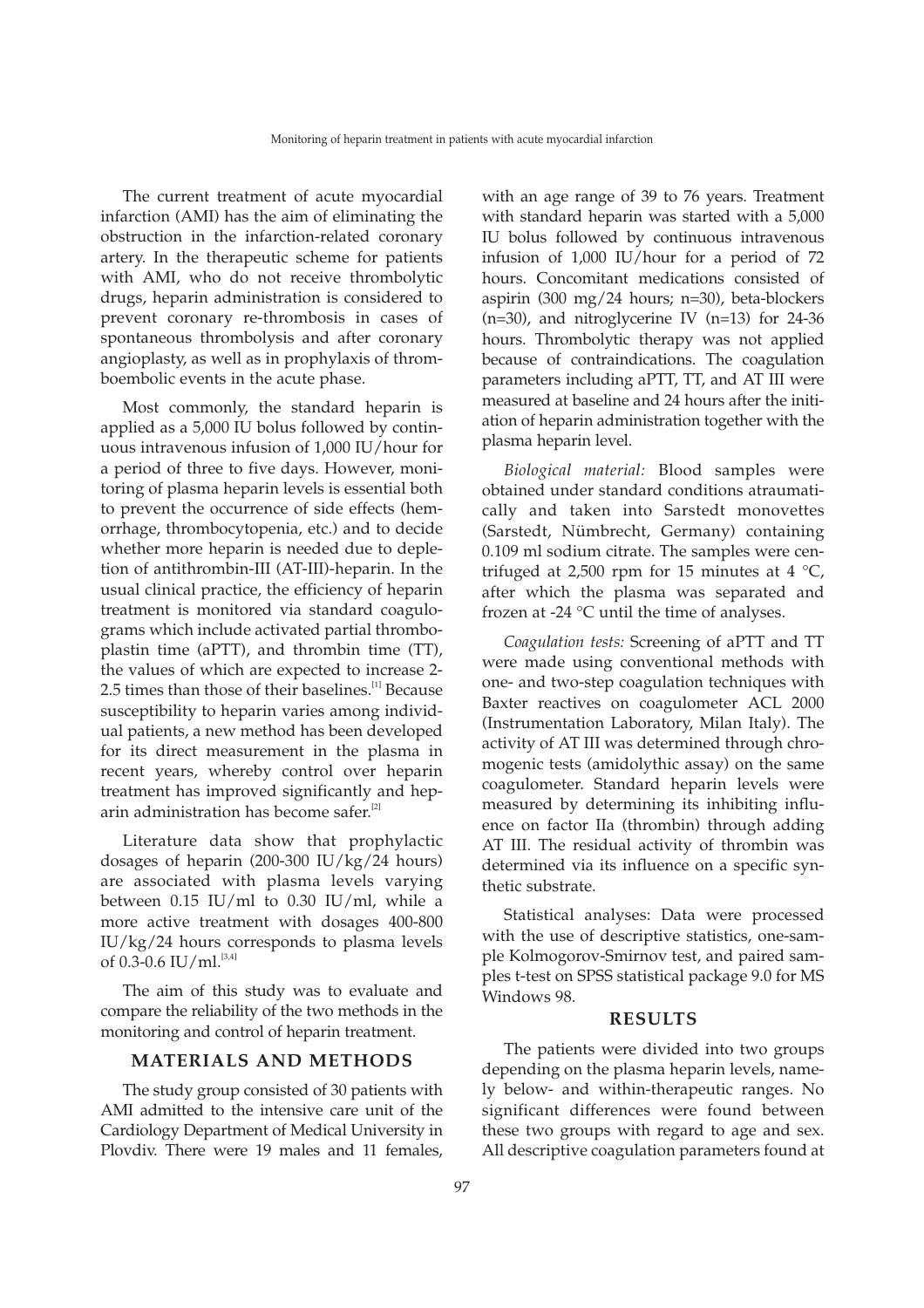|                                                                                   |                               |        |                   |                 | Paired-samples t-test |                |
|-----------------------------------------------------------------------------------|-------------------------------|--------|-------------------|-----------------|-----------------------|----------------|
| Parameters<br>Heparin below-therapeutic range<br>Heparin within-therapeutic range |                               | Number | $Mean \pm SD$     | Range           | t                     | $\mathfrak{p}$ |
|                                                                                   |                               | 15     | $0.00 \pm 0.10$   | $0.047 - 0.008$ |                       |                |
|                                                                                   |                               | 15     | $0.16 \pm 0.70$   | $0.343 - 0.14$  |                       |                |
|                                                                                   | aPTT (seconds) Baseline (sub) | 15     | $25.3 \pm 0.86$   | $19 - 30$       | $-4.906$              | < 0.001        |
|                                                                                   | During treatment (sub)        | 15     | $30.78 \pm 1.25$  | $23.3 - 41.7$   |                       |                |
|                                                                                   | Baseline normal               | 15     | $26.14 \pm 0.77$  | $21.9 - 32$     | $-3.346$              | < 0.01         |
|                                                                                   | During treatment normal       | 15     | $53.61 \pm 8.66$  | $30 - 130$      |                       |                |
| TT (seconds)                                                                      | Baseline (sub)                | 15     | $18.81 \pm 0.61$  | 15.1-22.8       | $-1.886$              | >0.05          |
|                                                                                   | During treatment (sub)        | 15     | $42.25 \pm 13.06$ | $16 - 178$      |                       |                |
|                                                                                   | Baseline normal               | 15     | $20.83 \pm 0.88$  | $15.9 - 28$     | $-5.83$               | < 0.001        |
|                                                                                   | During treatment normal       | 15     | $119.17 \pm 17.1$ | $27 - 189$      |                       |                |
| AT III (IU)                                                                       | Baseline (sub)                | 15     | $93.07 \pm 3.96$  | $76 - 120$      | 6.737                 | < 0.001        |
|                                                                                   | During treatment (sub)        | 15     | $83.27 + 4.52$    | $62 - 115$      |                       |                |
|                                                                                   | Baseline normal               | 15     | $89.67 \pm 3.2$   | $72 - 110$      | 8.413                 | < 0.001        |
|                                                                                   | During treatment normal       | 15     | $78.27 \pm 2.8$   | $58 - 95$       |                       |                |

|  |  | Table 1. Coagulation parameters at baseline and during-treatment in the study group |  |
|--|--|-------------------------------------------------------------------------------------|--|
|  |  |                                                                                     |  |

Sub: Plasma heparin level below the therapeutic range; Normal: Plasma heparin level within the therapeutic range.

baseline and during therapy are summarized in Table 1. Patients with low and therapeutic plasma heparin levels during treatment did not show any statistical differences with regard to baseline coagulation parameters.

Upon finding a normal distribution of cases by the one-sample Kolmogorov-Smirnov test, we used paired-samples t-test to define the significance levels of the coagulation changes between each set of patients (Table 1).

In the subgroup of patients with below-therapeutic heparin levels, aPTT values during treatment showed a significant increase (p<0.001) and AT III values showed a significant decrease (p<0.001), whereas TT values did not differ significantly possibly due to greater standard deviation (p>0.05). On the other hand, patients with therapeutic heparin levels during treatment exhibited significantly increased aPTT  $(p<0.01)$  and TT  $(p<0.001)$  values and decreased AT III values (p<0.001) (Table 1).

## DISCUSSION

Our findings suggest that heparin administration of 1,000 IU/hour ensures prolongation

of aPTT within a desirable range, together with a significant decrease in AT III levels; however, it is not associated with therapeutic plasma levels in all cases. In half of the cases, therapeutic plasma levels of heparin correlated with significant increases in aPTT and TT and with a significant decrease in AT III. On the other hand, we observed a significant prolongation of aPTT and a significant decrease in AT III in patients with below therapeutic plasma levels, while TT values remained similar.<sup>[5]</sup>

Insufficient plasma heparin levels during treatment are probably due to differences in individual susceptibilities and the presence of an increased resistance to heparin, a phenomenon observed in the hypercoagulability state.

Concomitant medications did not differ in the patient group, except for intravenous nitroglycerine, which was administered to two patients and to 11 patients who showed within- and below-therapeutic plasma heparin levels, respectively. Intravenous nitroglycerine may play a partial influence on heparin levels through a blockage of AT III activity.